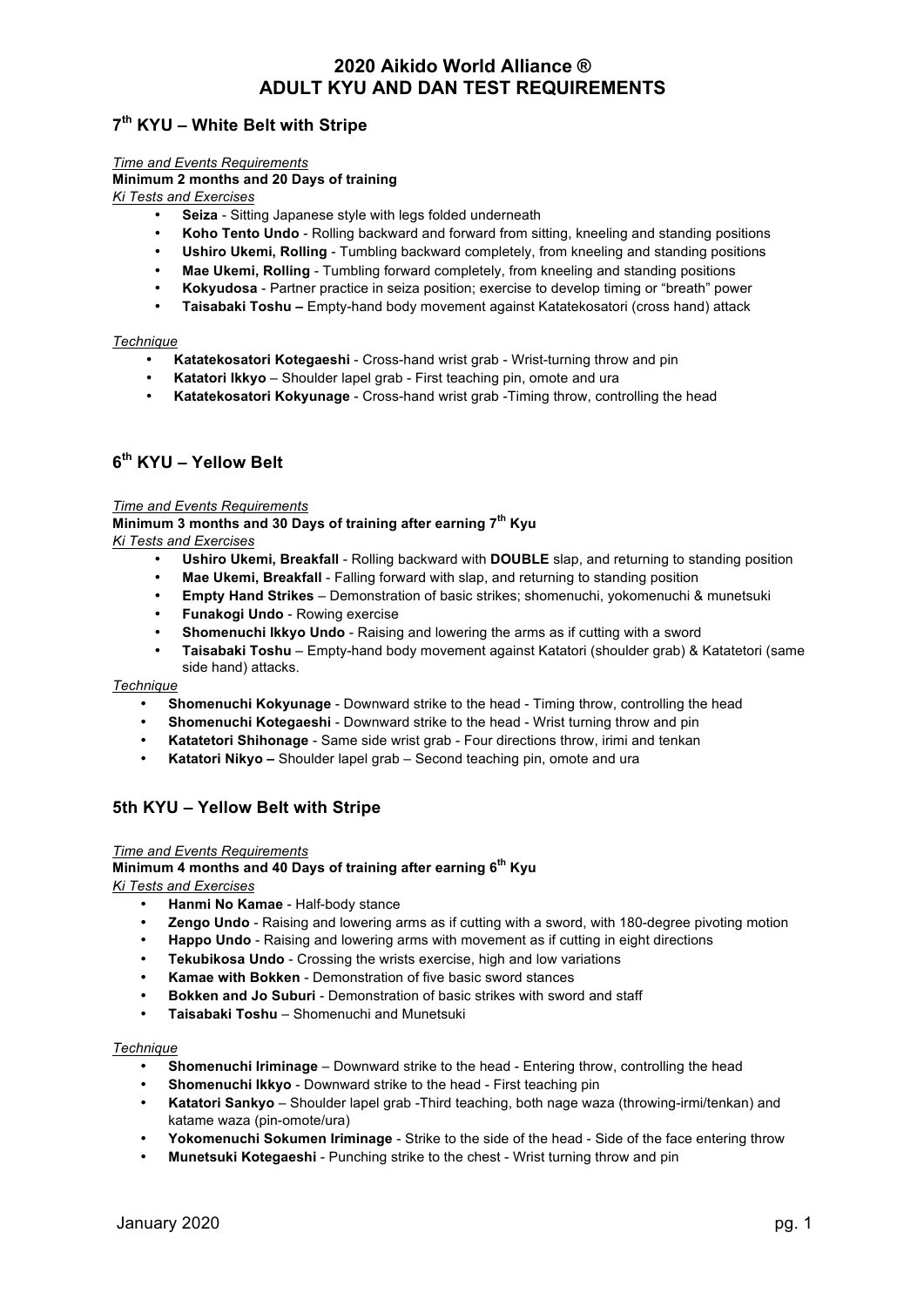# **4th KYU – Blue Belt**

### *Time and Events Requirements*

**Minimum 5 months and 50 Days of training since earning 5th Kyu** *Ki Tests and Exercises*

- **Sayu Choyaku Undo** Left and right exercise with stepping movement
- **Udefuri Choyaku Undo** Swinging the arms exercise with stepping and turning motion
- **Ushirotori Undo** Grasped from behind exercise
- **Ushirotekubitori Undo** Wrists grasped from behind exercise
- **Shikko** Walking and turning on one's knees
- **Taisabaki Toshu** Empty-hand body movement against Yokomenuchi attack.

### *Technique*

- **Yokomenuchi Shihonage** Strike to the side of the head Four directions throw -irimi/tenkan movements
- **Ushirotekubitori Kokyunage** Wrists grasped from behind Timing throw, controlling the head and/or variations
- **Ushirotekubitori Kotegaeshi** Wrists grasped from behind -Wrist turning throw and pin
- **Katatori Yonkyo** Shoulder lapel grab Fourth teaching pin, omote and ura
- **Ryotetori Tenchinage -** Grasping both wrists Heaven and Earth throw, irimi and tenkan
- **Ryotetori Kokyunage** Grasping both wrists Timing throw, controlling the head and/or variations
- **Jo Kagami #1 & 2 –** First & second mirrored movement with staff

### **3rd KYU – Blue Belt with Stripe**

### *Time and Events Requirements*

- **Minimum 6 months and 60 Days of training since earning 4th Kyu**
- **Prior attendance at 1 AWA Seminar since earning 4th kyu is** *encouraged* **though not required (minimum of 8 hours attendance at each event)**
- *Ki Tests and Exercises*
	- **Tenkan Undo** Spinning turn change exercise turning body movement direct and step-with-pivot variations

#### *Technique*

- **Ushirohijitori Kotegaeshi**  Grasping elbows from behind Wrist-turning throw and pin
- **Munetsuki Kokyunage –** Punching strike to the chest Timing throw controlling the head and/or variations
- **Katatori Gokyo –** Shoulder lapel grab Fifth teaching pin, omote and ura
- **Ushirotori Kokyunage** Grasping bearhug from behind Timing throw
- **Ryotetori Kaitenage**  Grasping both wrists Rotary throw, irimi and tenkan uchi and soto variations
- **Katateryotetori Nikyo** Grasping a forearm with both hands Second teaching pin omote and ura
- **Suwariwaza** (the following techniques performed from seated (seiza) position):
	- o **Shomenuchi Kokyunage**
	- o **Shomenuchi Ikkyo**
	- o **Katatori Nikyo**
- **Bokken Kata I**  First sword form; 13 movements Happo Giri, cutting in eight directions)
- **Jo Kagami #3 –** Third mirrored movement with staff
- **Jiyu Waza** Free technique, defense against grasping attack, **no pinning techniques**. Katatetori, katateryotetori, katatori, ryokatatori or ushirotekubitori, based on test committee's request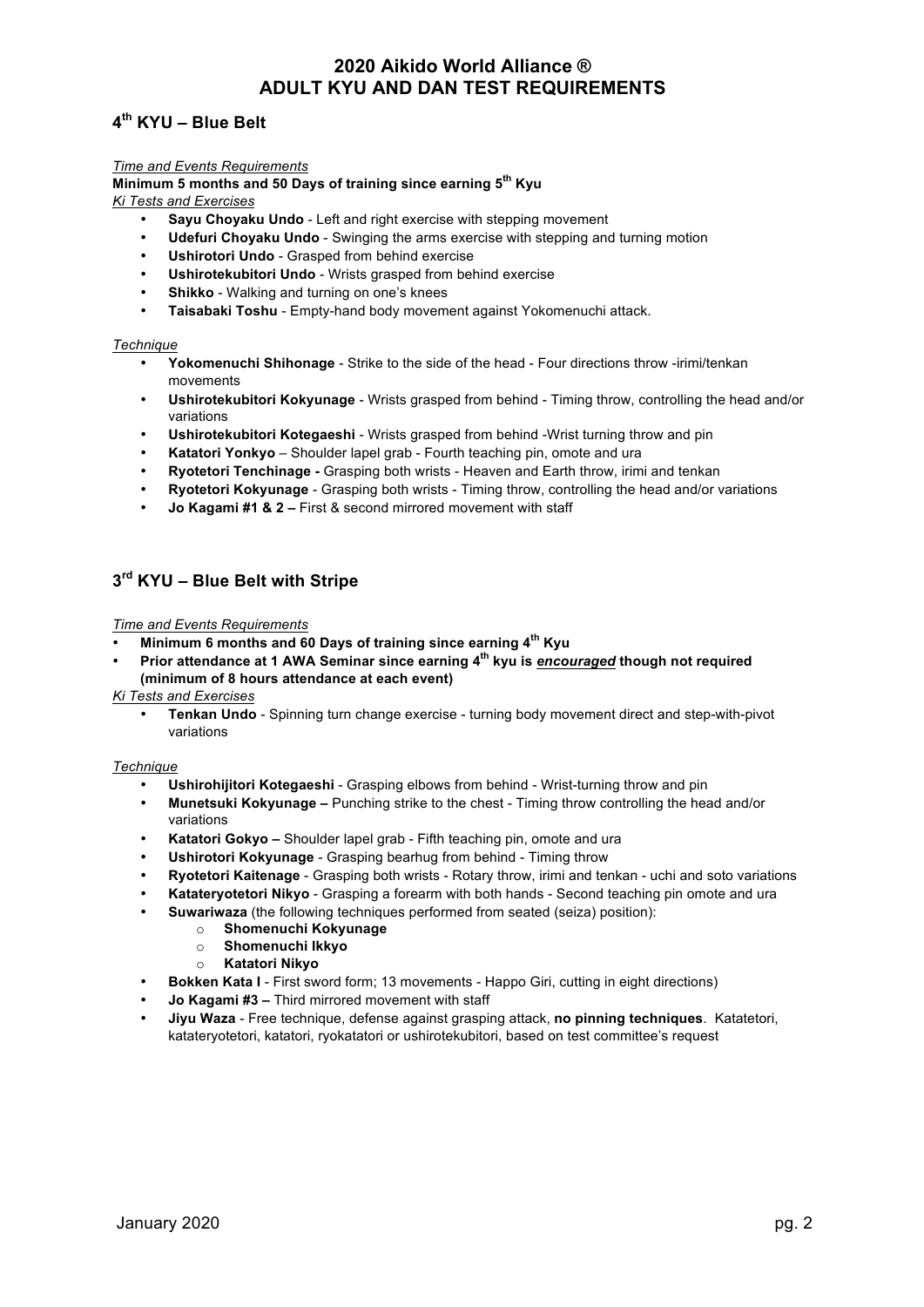# **2nd KYU – Brown Belt**

### *Time and Events Requirements*

- **Minimum 8 months and 100 Days of training since earning 3rd Kyu**
- **Prior attendance at 1 AWA seminar since earning 3rd kyu (minimum of 8 hours attendance at each event)**

*Ki Tests and Exercises*

- **Agura no Shisei** Sitting cross legged
- **Agaranai Karada** Unliftable body
- **Kokyuho** Demonstration of breath training

### *Technique*

- **Ryokatatori Kokyunage** Grasping both shoulder lapels Timing throw, controlling the head, and/or variations
- **Ushiro ryokatatori Kokyunage** Grasping both shoulder lapels from behind Timing throw with bowing movement, and/or variations
- **Katateryotetori Kokyunage** Grasping a forearm with both hands Timing throw controlling the head, and/or variations
- **Ryokatatori Kotegaeshi -** Grasping both shoulder lapels Wrist-turning throw and pin
- **Katatori Menuchi Iriminage** Shoulder lapel grab with shomenuchi or yokomenuchi to head Entering throw controlling the head
- **Hanmi Hantachi Waza** (the following techniques performed from a seated (seiza) position against a standing attacker:
	- o **Katatetori Shihonage**
	- o **Katatetori Sankyo**
	- o **Munetsuki Kotegaeshi**
	- **Ryotetori Koshinage** Grasping both wrists Hip throw,
- **Maegeri Kokyunage** Front snapping kick Timing throw controlling the head
- **Jiyu Waza** Free technique, defense against a striking attack, **no pinning techniques**. Shomenuchi, yokomenuchi or munestuki, based on test committee's request.
- **Jo Kagami #4 –** Fourth mirrored movement with staff
- **Jo Kata I** First staff form, 22 movements

# **1st KYU – Brown Belt with Stripe**

### *Time and Events Requirements*

- **Minimum 12 months 120 Days of training since earning 2nd Kyu**
- **Prior attendance at 1 AWA seminar since earning 2nd Kyu (minimum of 8 hours attendance at each event)**

### *Ki Tests and Exercises*

• **Tai Sabaki with Bokken** - Body movement and striking with the sword against an opponent, against shomenuchi, yokomenuchi, sliding and stepping munetsuki attacks

### *Technique*

- **Ushirotekubitori Jujinage** Grasp both wrists from behind, then entwining the arms in the shape of the Japanese number "10" (a cross) and throwing
- **Yokomenuchi Sudori** Strike to the side of the head Disappearing throw
- **Katateryotetori Kotegaeshi** Grasping a forearm with both hands Wrist turning throw and pin
- **Munetsuki Sumiotoshi** Punching attack to the chest Corner drop throw, both irimi & tenkan
- **Katatori Ganmenuchi Ikkyo** Shoulder lapel grab with straight punch to face -First teaching pin, omote and ura
- **Tantodori** Unarmed defense against knife attacks; minimum 3 techniques each against shomenuchi, yokomenuchi, and munetsuki attacks
- **Jo Kagami #5 –** Fifth mirrored movement with staff
- **Bokken Kata II**  Second sword form, 13 movements

**Randori** - Defense against multiple attackers (3)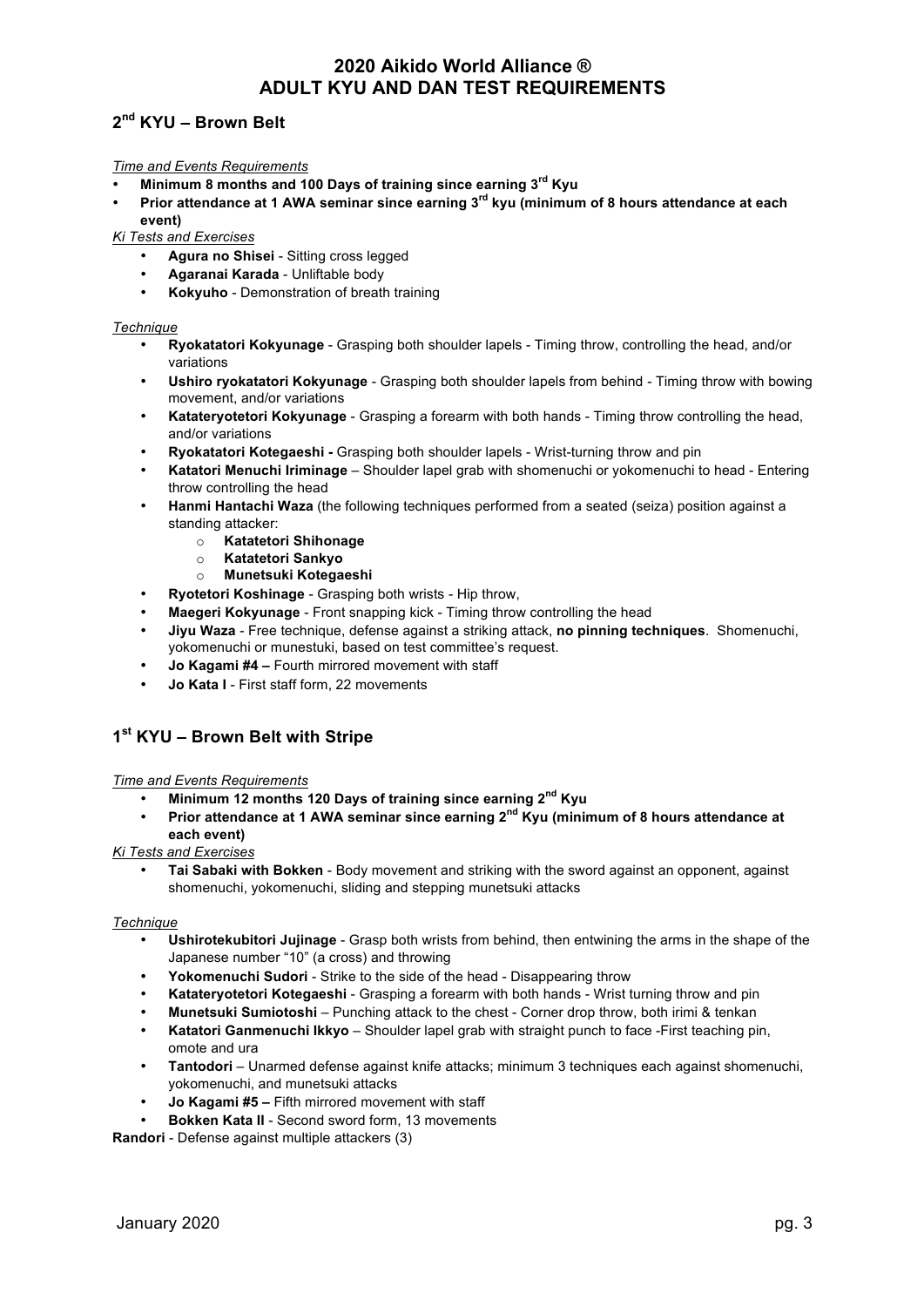# **Shodan – Black Belt, 1st Degree**

### *Time and Events Requirements*

• **Minimum 18 months 150 Days of training since earning 1st Kyu**

• **Attendance at 1 AWA seminar since earning 1st kyu (minimum 8 hours attendance at each event) and 1 AWA Camp (minimum of 12 hours attendance) since earning Ikkyu**

### *Two written essays required:*

**"What is your understanding of what is Aikido?" "What is your understanding of what is Shugyo?"**

### *Test Demonstration must show the below listed waza:*

**Nage waza both irimi & tenkan:**

Iriminage, Jujinage, Kaitenage, Kokyu nage, Koshi nage, Shiho nage, Sokumen iriminage, Sumio toshi, Tenchi nage.

### **Katame waza both omote & ura**:

Ikkyo, Nikyo, Sankyo, Yonkyo, Gokyo & Kotegaeshi

#### **Attacks to demonstrate Nage waza & Katame waza**:

Munetsuki, Yokomenuchi, Ushirotekubitori & Ryotetori attacks

#### **Hanmi Hantachi (OR Tachiwaza If physical condition prohibits suwari waza)** Jiyuwaza (free technique, no pinning) one-person attack.

**Bokken Dori** - unarmed defense against sword attacks of: shomenuchi, yokomenuchi, and munetsuki both Nage & Katame waza **Jo Kata II** - Second staff form; 22 movements **Randori** - Defense against multiple attackers (4)

# **SPECIAL NOTES TO DAN TESTING**

**All** Dan testing will be conducted by Sato Sensei and either the AWA national test committee or an approved test committee.

**NO** application for promotion testing will be accepted by the test committee without the knowledge and consent of the candidate's instructor. Minimum age for shodan is 16 years, yondan 22 years.

Dan applications **MUST BE** submitted **two months prior** to test date in typed format. **Past due date submission** or **handwritten** applications may be returned, which **may delay or deny** the opportunity to test for requested dan rank status.

All test candidates must complete the following prior to testing: Examination application form must be **typewritten** & completed then submitted to your instructor. Examination fee must be paid at time of your test.

**Required** attendance at AWA seminar(s) need **to be fulfilled OR testing will be denied** for requested rank status, specifically dan testing.

Above requirements are a **MINIMUM** standard for the purposes of promotion testing; this is not a comprehensive listing of all the applications of technique with which you must be familiar. All techniques have irimi/omote (front) and tenkan/ura (rear) variations, which you must demonstrate.

All tests are **CUMULATIVE**; you must be prepared to demonstrate taisabaki and techniques from all ranks prior to the one for which you are actually testing.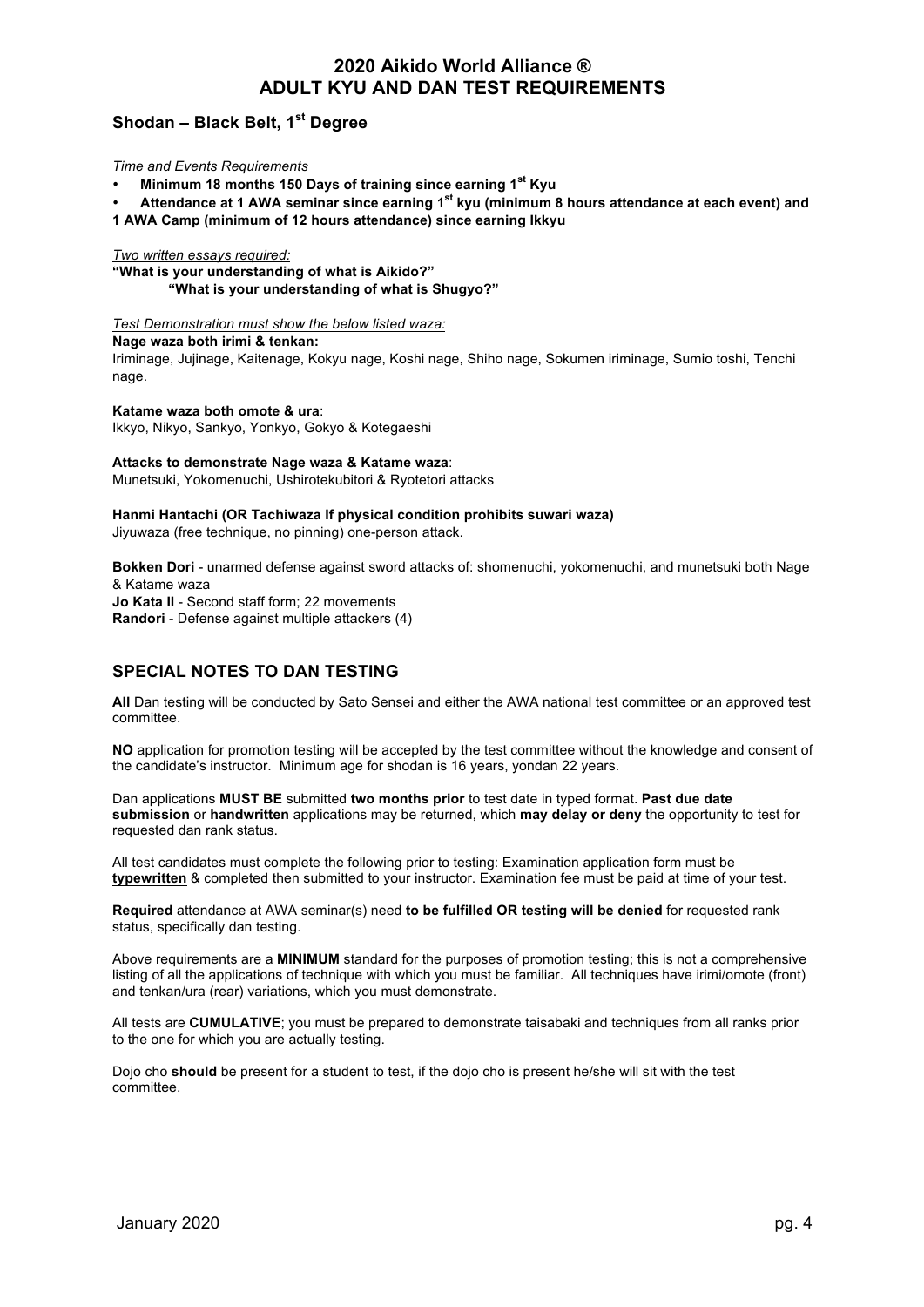# **Nidan - Black Belt, 2nd Degree**

### *Time and Events Requirements*

- **Minimum 24 months and 300 Days of training since earning Shodan**
- **Attendance at 2 AWA seminars (minimum of 8 hours attendance) and 1 AWA Camp (minimum of 12 hours attendance) since earning Shodan**

### *A written essay required:*

 **"Aikido History and your feelings about the Future of Aikido"**

### *Technique*

- **Test Committee Request** –Free demonstration from one of the Shodan requirements, five arts
- **Katatori Ganmenuchi** Free demonstration, nage waza irimi/tenkan and katame waza omote/ura, five arts
- **Shomenuchi** Free demonstration, nage waza irimi/tenkan and katame waza omote/ura, five arts
- **Hanmi Hantachi – Jiyu waza** (free technique, no pinning) against two attackers
- **Jo Dori -** Unarmed defense against the JO; minimum 3 techniques each against shomenuchi, yokomenuchi, and munetsuki attacks
- **Jo Awase-** Blending movement with a partner using the JO

**Randori** - Defense against multiple attackers (5)

# **SPECIAL NOTES TO DAN TESTING**

**All** Dan testing will be conducted by Sato Sensei and either the AWA national test committee or an approved test committee.

**NO** application for promotion testing will be accepted by the test committee without the knowledge and consent of the candidate's instructor. Minimum age for shodan is 16 years, yondan 22 years.

Dan applications **MUST BE** submitted **two months prior** to test date in typed format. **Past due date submission** or **handwritten** applications may be returned, which **may delay or deny** the opportunity to test for requested dan rank status.

All test candidates must complete the following prior to testing: Examination application form must be **typewritten** & completed then submitted to your instructor. Examination fee must be paid at time of your test.

**Required** attendance at AWA seminar(s) need **to be fulfilled OR testing will be denied** for requested rank status, specifically dan testing.

Above requirements are a **MINIMUM** standard for the purposes of promotion testing; this is not a comprehensive listing of all the applications of technique with which you must be familiar. All techniques have irimi/omote (front) and tenkan/ura (rear) variations, which you must demonstrate.

All tests are **CUMULATIVE**; you must be prepared to demonstrate taisabaki and techniques from all ranks prior to the one for which you are actually testing.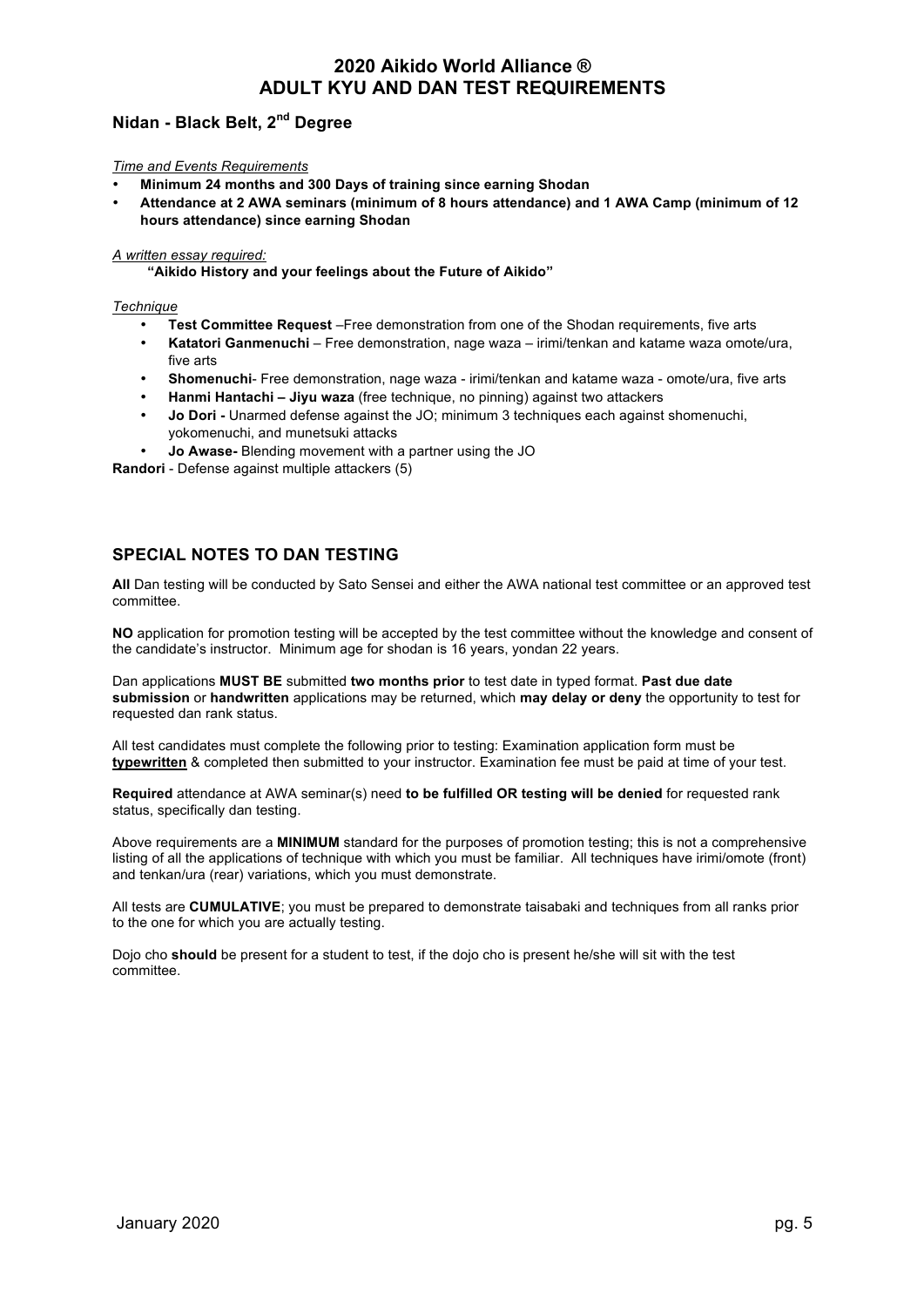# **Sandan – Black Belt, 3rd Degree**

### *Time and Events Requirements*

- **Minimum 36 months and 400 Days of training since earning Nidan**
- **Prior attendance at 2 AWA seminars since earning Nidan (minimum of 8 hours attendance at each event)**
- **Attendance at 1 Nintei Kosu (minimum of 12 hours attendance) within 18 months prior to Sandan test date**
- **Attendance at 1 AWA Camp (minimum of 12 hours attendance) within two years prior to Sandan test date**

### *One written essay required:*

**"How has Aikido become part of your philosophy?"**

### *Technique*

- **Test Committee Request** Free demonstration from Nidan requirements; nage waza, irimi/tenkan and katame waza, omote/ura five arts
- Katatekosatori Free demonstration, nage waza irimi/tenkan and katame waza omote/ura; five arts
- **Jo Nage** Free demonstration of nage waza and katame waza using the JO
- **Kumijo** Free demonstration of the five kata, JO versus JO both nage and uke positions
- **Kumitachi** Free demonstration six kata, Bokken versus Bokken both nage and uke positions
- **Randori** Defense against multiple attackers (6)

### **SPECIAL NOTES TO DAN TESTING**

**All** Dan testing will be conducted by Sato Sensei and either the AWA national test committee or an approved test committee.

**NO** application for promotion testing will be accepted by the test committee without the knowledge and consent of the candidate's instructor. Minimum age for shodan is 16 years, yondan 22 years.

Dan applications **MUST BE** submitted **two months prior** to test date in typed format. **Past due date submission** or **handwritten** applications may be returned, which **may delay or deny** the opportunity to test for requested dan rank status.

All test candidates must complete the following prior to testing: Examination application form must be **typewritten** & completed then submitted to your instructor. Examination fee must be paid at time of your test.

**Required** attendance at AWA seminar(s) need **to be fulfilled OR testing will be denied** for requested rank status, specifically dan testing.

Above requirements are a **MINIMUM** standard for the purposes of promotion testing; this is not a comprehensive listing of all the applications of technique with which you must be familiar. All techniques have irimi/omote (front) and tenkan/ura (rear) variations, which you must demonstrate.

All tests are **CUMULATIVE**; you must be prepared to demonstrate taisabaki and techniques from all ranks prior to the one for which you are actually testing.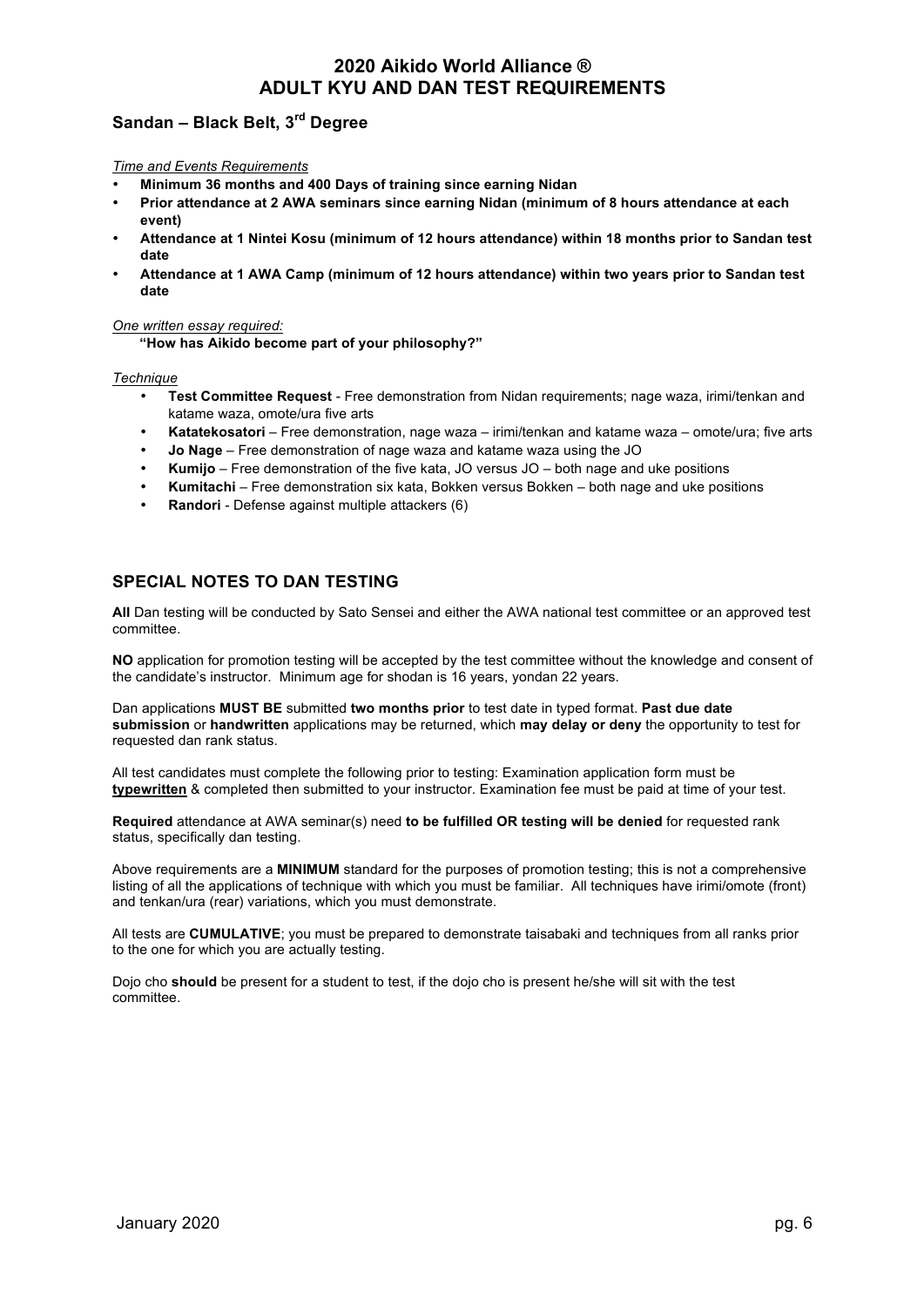# **Yondan – Black Belt, 4th Degree**

### *Time and Events Requirements*

- **Minimum 48 months and 480 Days of training since earning Sandan**
- **Attendance at 3 AWA seminars since earning Sandan (minimum of 8 hours attendance at each event)**
- **Attendance at 1 Nintei Kosu (minimum of 12 hours attendance) within 18 months of Yondan test date**
- **Attendance at 1 AWA Camp (minimum of 12 hours attendance) within 24 months of Yondan test date**

### *One written essay required:*

**"The application of Aikido in your daily life"**

### *Technique*

- **Ushirotekubidori Kubeshime** Free demonstration, nage waza irimi/tenkan and katame waza omote/ura, five arts
- **Kihon Waza** Free demonstration, nage waza irimi/tenkan and katame waza omote/ura, five arts
- **Henka Waza** Free demonstration, nage waza irimi/tenkan and katame waza omote/ura, five arts
- **Free Demonstratio**n; One Shodan five arts, one Nidan five art and either Kumi Jo or Kumi Tachi
- **Kumi Jo/Ken –** Free demonstration six kata of JO versus Bokken forms both nage and uke positions
- **Possible additional test committee requests**; Oyo waza five arts and/or katate royote dori five arts and/or randori

# **SPECIAL NOTES TO DAN TESTING**

**All** Dan testing will be conducted by Sato Sensei and either the AWA national test committee or an approved test committee.

**NO** application for promotion testing will be accepted by the test committee without the knowledge and consent of the candidate's instructor. Minimum age for shodan is 16 years, yondan 22 years.

Dan applications **MUST BE** submitted **two months prior** to test date in typed format. **Past due date submission** or **handwritten** applications may be returned, which **may delay or deny** the opportunity to test for requested dan rank status.

All test candidates must complete the following prior to testing: Examination application form must be **typewritten** & completed then submitted to your instructor. Examination fee must be paid at time of your test.

**Required** attendance at AWA seminar(s) need **to be fulfilled OR testing will be denied** for requested rank status, specifically dan testing.

Above requirements are a **MINIMUM** standard for the purposes of promotion testing; this is not a comprehensive listing of all the applications of technique with which you must be familiar. All techniques have irimi/omote (front) and tenkan/ura (rear) variations, which you must demonstrate.

All tests are **CUMULATIVE**; you must be prepared to demonstrate taisabaki and techniques from all ranks prior to the one for which you are actually testing.